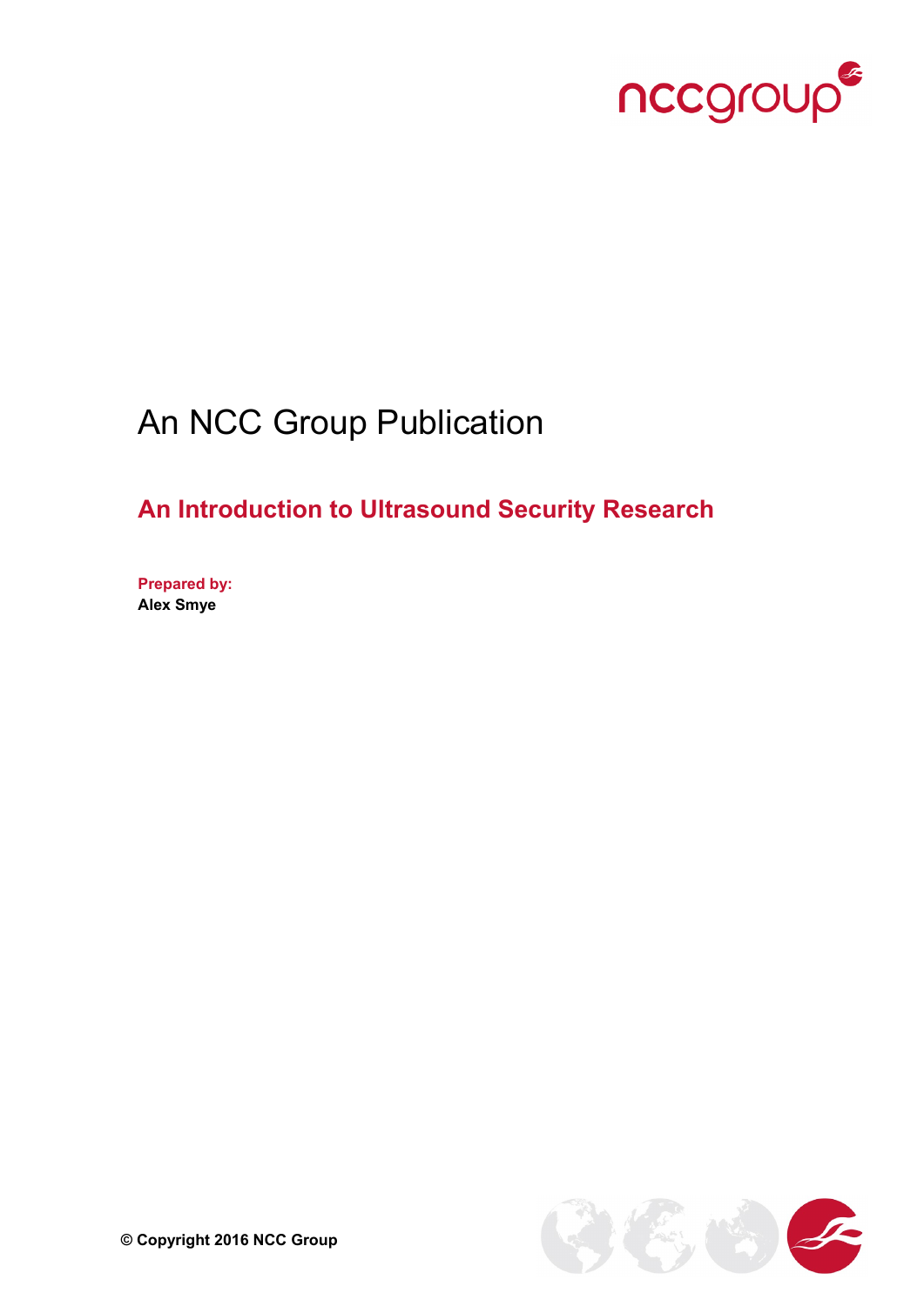

### **Contents**

| $\mathbf 1$    |                |  |  |  |  |  |  |
|----------------|----------------|--|--|--|--|--|--|
| $\mathbf{2}$   |                |  |  |  |  |  |  |
| 3              |                |  |  |  |  |  |  |
|                | 3.1            |  |  |  |  |  |  |
|                | 3.2            |  |  |  |  |  |  |
| 4              |                |  |  |  |  |  |  |
|                | 4.1            |  |  |  |  |  |  |
|                | 4.2            |  |  |  |  |  |  |
|                |                |  |  |  |  |  |  |
| 5              |                |  |  |  |  |  |  |
| 6              |                |  |  |  |  |  |  |
| $\overline{7}$ |                |  |  |  |  |  |  |
|                | 7 <sub>1</sub> |  |  |  |  |  |  |
|                | 7.2            |  |  |  |  |  |  |
|                | 7.3            |  |  |  |  |  |  |
|                | 7.4            |  |  |  |  |  |  |

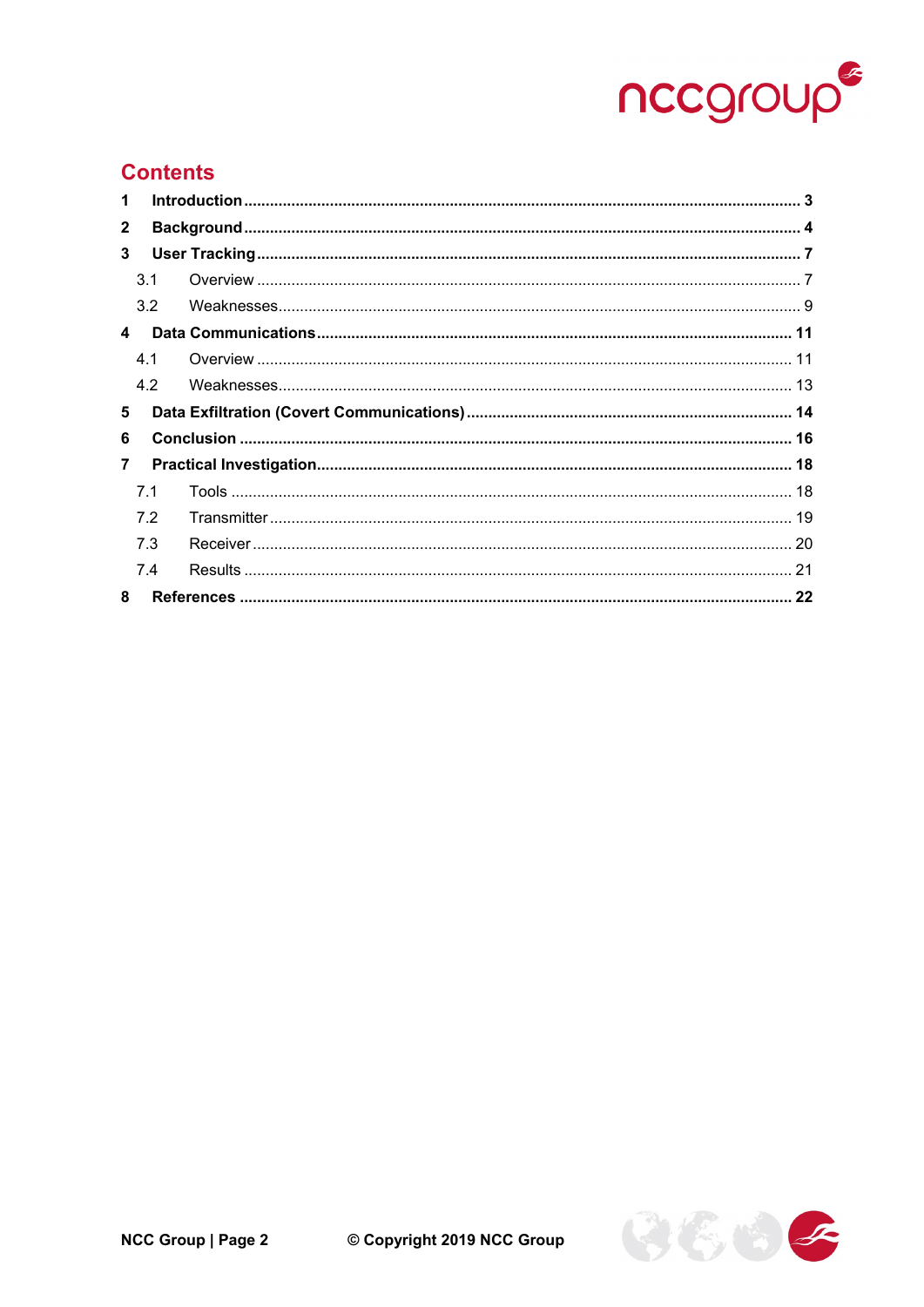

### <span id="page-2-0"></span>**1 Introduction**

Over the past few years there has been an increase in the use of sound as a communications channel for device-to-device communications. This practice has been termed Data-Over-Sound (DOS) and has been billed as a cheap and easy to use alternative to traditional communications protocols such as Wi-Fi and Bluetooth. As this is a relatively new technology, it is lacking any kind of standardisation, while different manufacturers and companies offer competing technologies with different implementations and varying levels of security. This means that as this technology gains more momentum there are likely to be a number of security questions raised and assurances sought.

Of particular interest is the use of Ultrasound (20kHz+) or Near-Ultrasound (16kHz-20kHz) for the purpose of device to device communications. These frequencies are outside the hearing range of most adults and so ultrasound or near ultrasound can be used as a covert communications channel. Manufacturers and developers favour these frequencies due to improved noise resilience and bandwidth in comparison to audible frequencies. As a result, the majority of DOS technologies and use cases use these frequency ranges. This paper examines the use of Ultrasound and Near Ultrasound as a communications channel and evaluates potential security issues within them.

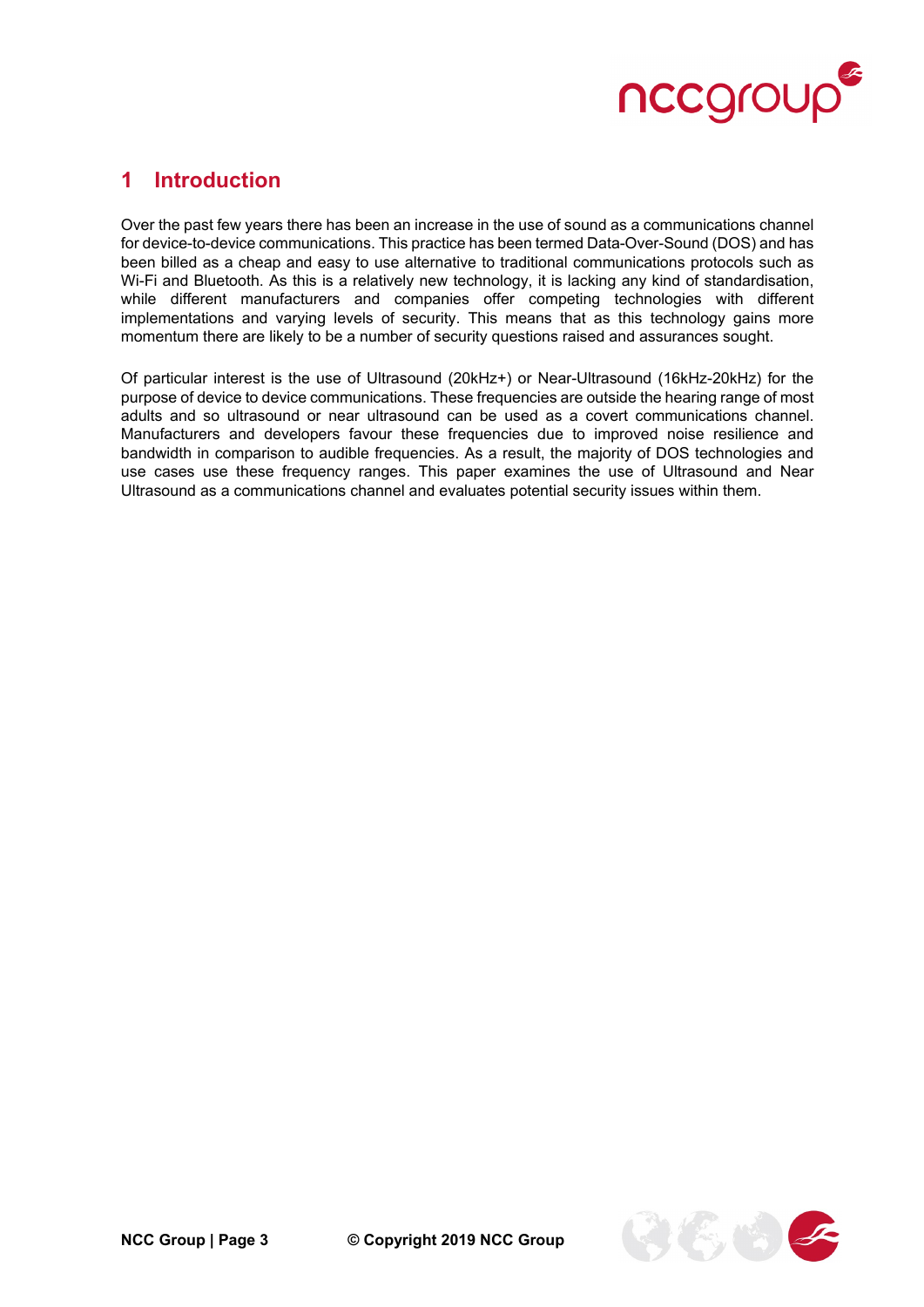

### <span id="page-3-0"></span>**2 Background**

Our research initially looked at the use of ultrasound across the entire ultrasound spectrum. However, the use of true ultrasound (24kHz+) was mostly restricted to imaging and sensing use cases. As these frequencies do not have many uses in a security context, there was little reward identified from exploitation. Additionally, exploring and exploiting these frequencies would require specialized hardware. All of the use cases identified in this whitepaper used near-ultrasound in the range of 18 kHz-24 kHz, and as such utilise existing, non-specialised hardware, namely speakers and microphones.

This frequency band was found to have many more existing uses for potentially sensitive operations such as payments and device onboarding. As such, the near ultrasound band was the focus of this research. Near ultrasound and ultrasound will be used interchangeably in this whitepaper and both are referring to the near-ultrasound range unless otherwise specified.

The use of near ultrasound is surprisingly widespread and has a number of advantages over traditional communication protocols (Bluetooth, NFC, Wi-Fi etc.). The main attraction of ultrasound as a communications protocols is the compatibility of hardware. The majority of mobile phones, laptops etc. are manufactured with integrated microphone and speakers as standard. The only restriction on the use of a specific speaker and microphone pair is their different frequency responses. Essentially, they must both be able to emit and receive the high frequency sounds that are required for this kind of communication. This restriction is more prevalent in microphones due the large variety in the quality and size of the devices that are available in the market. However as the diagram below shows, the frequency response of the microphone of modern mobile handsets allows the device to listen in to frequencies up to around 14kHz without significant loss. Furthermore, although the behaviour at frequencies above 14kHz is somewhat undefined, the frequency response is still sufficient for the handset to listen to frequencies up to about 24kHz.



**Figure 1 - Frequency Response of Mobile Handset Microphones** [1]

Interestingly, using the manufacturer supplied headset rather than the integral microphone gives improved frequency response at the higher end of the near ultrasound range. This is likely the case across the board as headsets often contain better quality microphones and audio hardware. The use of headsets for ultrasound communication is further explored in *MOSQUITO - Covert Ultrasonic Transmissions between Two Air-Gapped Computers using Speaker-to-Speaker Communication* [2]*.*

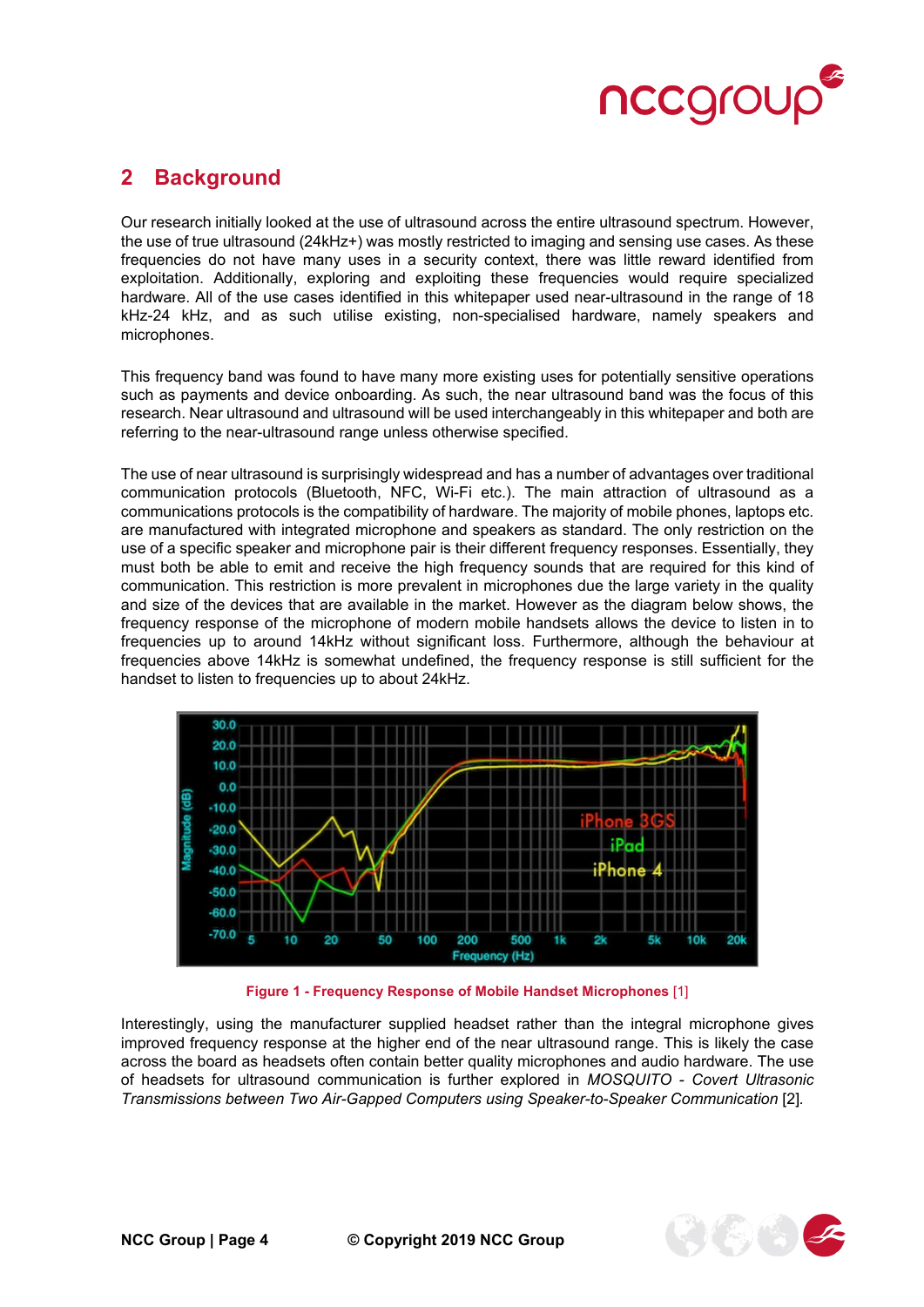



**Figure 2 - Frequency Response of Headset Microphone [1]**

As explained previously, in the majority of cases, a near ultrasound communications channel utilises a device's existing hardware. As such, there is no additional cost associated with using near ultrasound for communications. Whilst a large number of consumer devices are now manufactured with a large array of communications hardware (Wi-Fi, Bluetooth, NFC etc.), IoT devices and other low cost hardware may not have this specialised hardware installed as default in an effort to keep costs low. As a result, a speaker and microphone pair may provide a cheap alternative.

For the majority of speakers, they will have no trouble emitting sounds in the near ultrasound range. This is a design requirement in order to accurately play high quality sound. However, the extreme case in this scenario is the use of mobile device speakers for near ultrasound emission. These speakers are often small and there is less of a requirement for high quality audio. However, the diagram below, showing the audio output from an iPhone 7 speaker, shows that even in this extreme case, although not optimised, near ultrasound emission is still possible.



**Figure 3 - Frequency Response of Mobile Handset Audio Output**

The diagrams above demonstrate that the emission and reception of near ultrasound is possible for the majority of electronic devices even though this falls outside the requirements for many devices. As a result, near ultrasound is a viable channel for device-to-device communications.

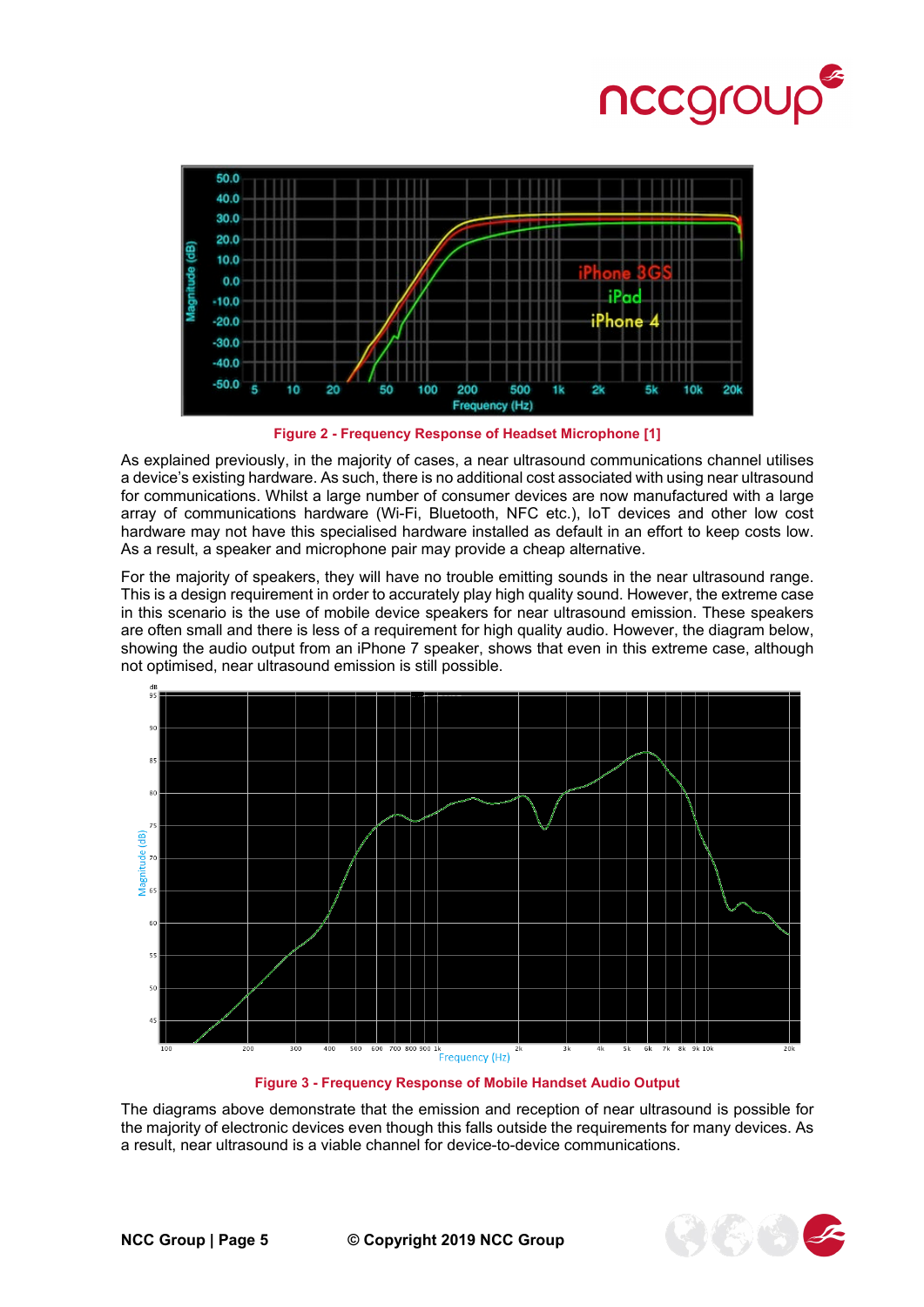

The use of near ultrasound as a communications mechanism uses simple existing hardware. In addition to this, the physical layer of the communications channel is relatively simple; all a developer needs is access to a device's microphone and speaker. Building a simple communications channel on top of this is straightforward.

The use cases below were identified from research into existing and proposed technologies and products. It is in no way exhaustive and brand new use cases appear regularly:

- Proximity verification
- Device onboarding
- P2P payments
- Offline communications
- Authentication
- Data exfiltration from air gapped machines

From these use cases, three generalised categories of use case were envisaged; **user tracking**, **data communications** and **data exfiltration (Covert Communications)** and these are further explored in this whitepaper.

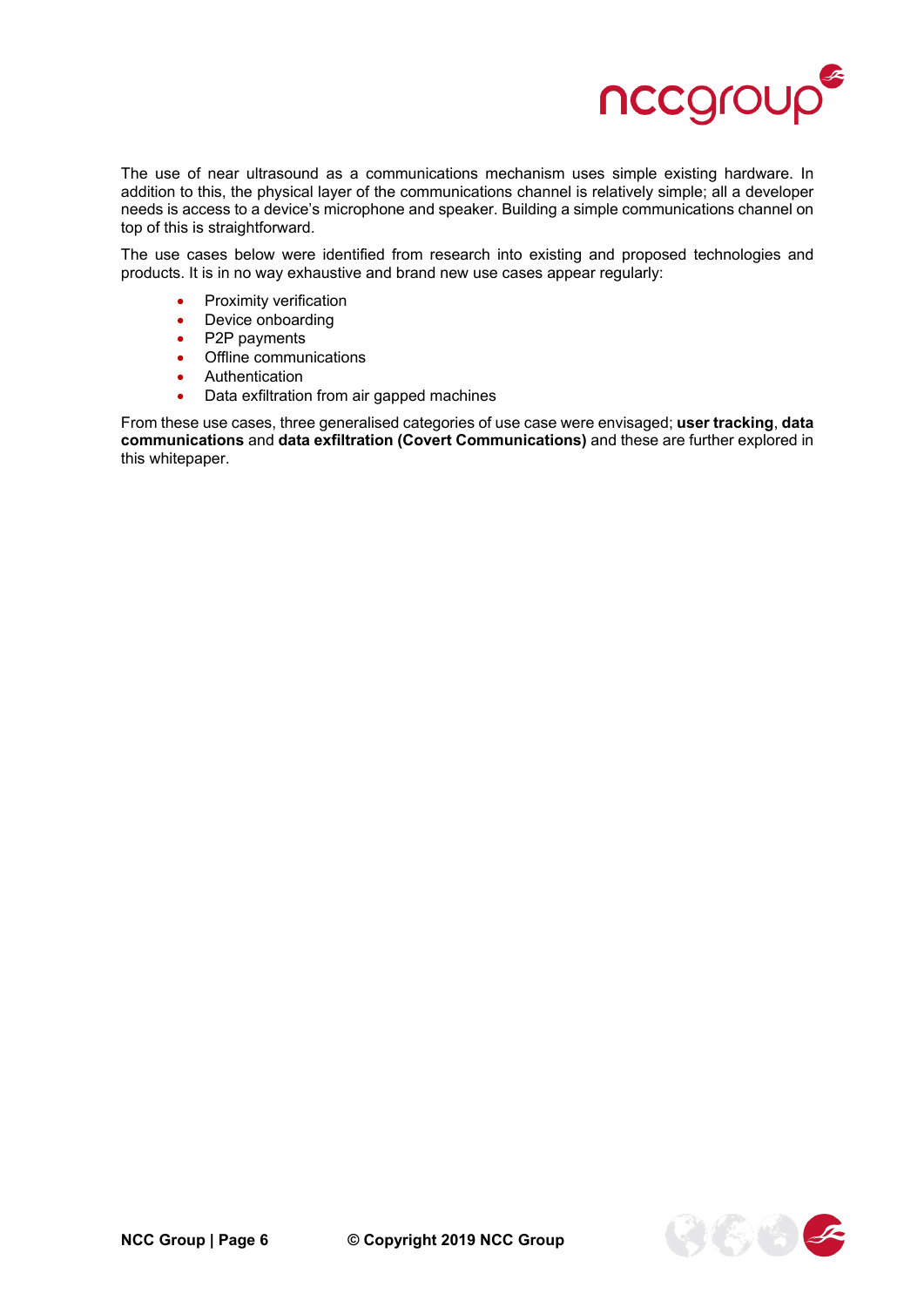

### <span id="page-6-0"></span>**3 User Tracking**

#### <span id="page-6-1"></span>3.1 Overview

Most identified use cases of user tracking using ultrasound involve the use of a beacon and receiver. The beacon emits an ultrasound frame containing beacon-specific data. This beacon is picked up by a receiver (in most use cases this is a mobile phone), which processes the ultrasound frame and extracts the data. These beacons can be distributed using any method that utilises hardware with the ability to play high frequency audio. In this way, a user's proximity to a beacon and therefore an approximate location can be inferred. This has an obvious application in device onboarding and authentication through proximity. However, this technology is also used to track users and can be used to determine user behaviours such as a user visiting a certain shop or watching a certain TV show.

Once the ultrasound frame has been received, the ultrasound-enabled receiver performs actions based on the data that is received. It is up to the ultrasound framework or application installed on the receiver to dictate what actions are performed upon receipt of an ultrasound beacon. The majority of tracking frameworks send analytics and data back to the tracking provider upon receipt of a beacon, often including information such as the user's location, email address, android device ID and other potentially sensitive information. With this information, the tracking provider can then serve the user tailored advertisements or simply collect large amounts of user data to build a user profile. Examples of this kind of tracking include:

- Physical inaudible beacon emitter in locations of interest
- Other ultrasound-enabled devices (Laptops, Google Home etc.) emitting inaudible beacons



• TV advertisements containing inaudible beacons

#### **Figure 4 - Ultrasound Device Tracking (UDT)**

The receiving ultrasound framework may perform a number of different actions upon receipt of an ultrasound beacon. The behaviour of each framework and use case is different; however below are some general examples of identified behaviours:

- Receiver sends back analytics and user info to the tracking provider including location in order to build a user profile
- Receiver is sent tailored ads based on the location and user profile (URLs may be included in beacons directly, for the receiver to fetch – an obvious security risk)

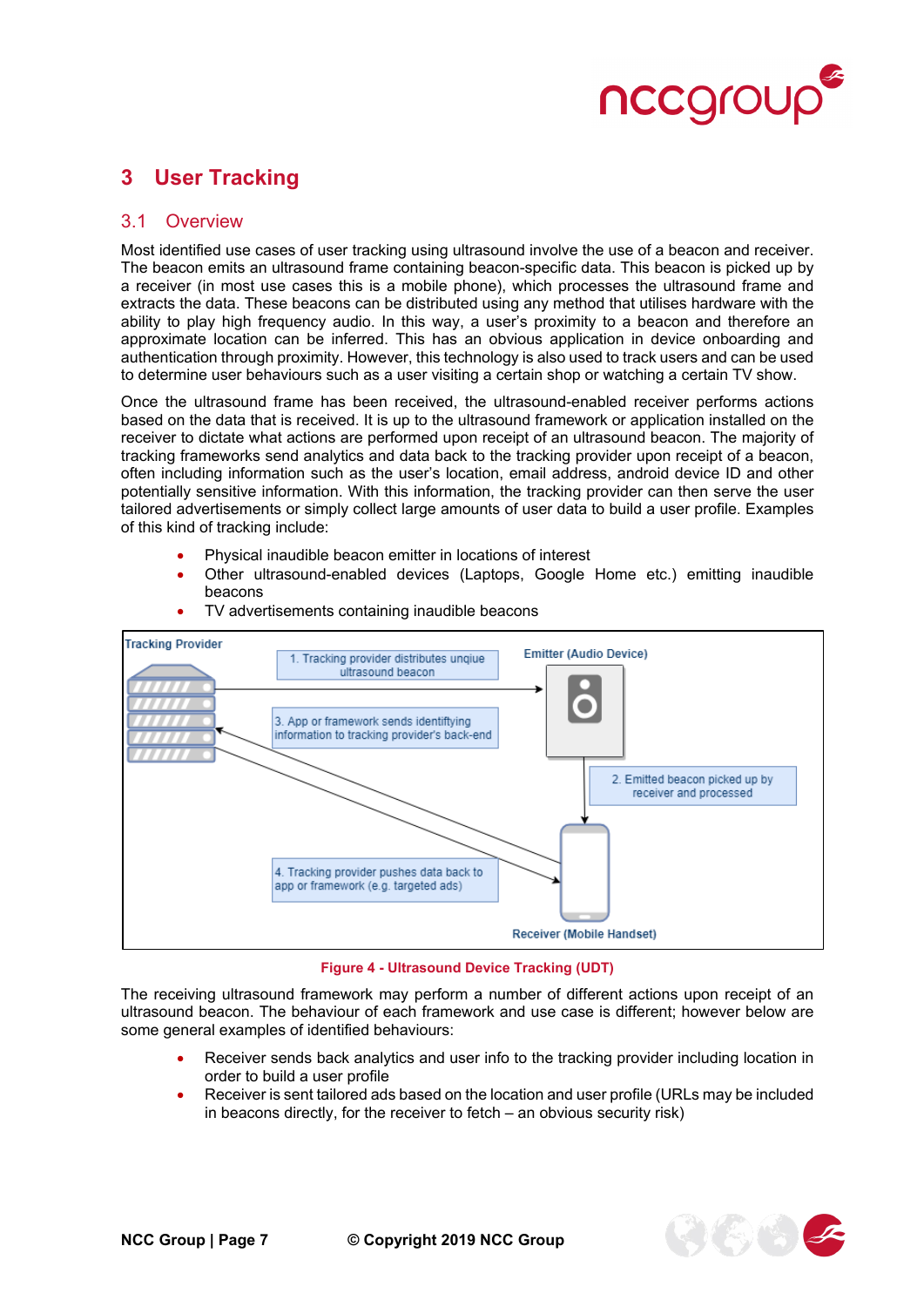

A number of companies go further than simple tracking and offer ultrasound cross device tracking solutions (uXDT). These solutions can track a user between their devices. A diagram demonstrating how this works is shown below:



**Figure 5 – Ultrasound Cross-Device Tracking (uXDT)**

An advertising client will go to a cross device tracking service provider, which will generate ultrasound beacons that will be used for this purpose. These beacons are then distributed using any method that the advertiser sees fit. The user's device, in this case their phone, picks up this beacon and reacts in the usual way, contacting the uXDT provider. However, this device is also used as a beacon itself to be picked up by other ultrasound-enabled devices in the vicinity. This exchange of data between the two devices effectively links the user to numerous devices and helps build a more detailed user profile.

Two of the most popular ultrasound tracking frameworks are Shopkick and Silverpush. It should be noted that in 2016 Silverpush received a warning from the FTC in the United States [3] stating privacy concerns. Consequently, Silverpush removed the ultrasound tracking functionality from their software in the United States, however it is not clear if this removal applied to other locations. In addition to this, the FTC warned app developers whose apps contained Silverpush code of potential privacy concerns within their app. Google also removed apps from the Google Play store that it found contained Silverpush code. However, recent research [4] conducted in 2017 found 234 apps still contained Silverpush code. The current use of these frameworks within application is unknown however given the previous trend of increased usage; it is likely to have increased.

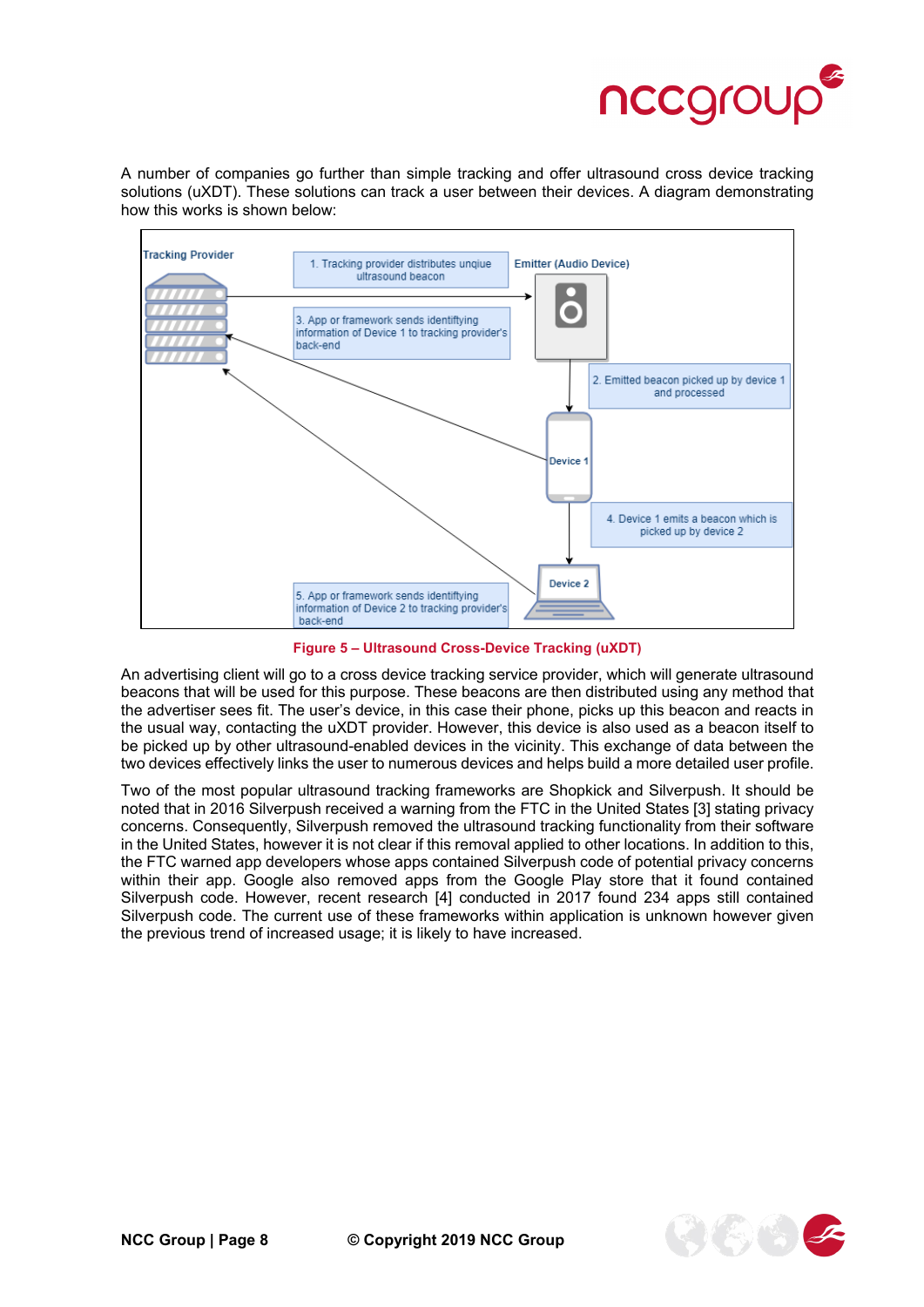

#### <span id="page-8-0"></span>3.2 Weaknesses

*On the Privacy and Security of the Ultrasound Ecosystem* [5] lays out four major areas of weakness and exploitation for the user tracking use case:

**De-Anonymization attacks** – In a similar methodology to the uXDT, an anonymous user is deanonymized using their anonymous device as a beacon. As before, any method that is able to use the device's speakers to emit ultrasound is viable. For example, an anonymous user may visit a website with some JavaScript code embedded which plays a sound, emitting an ultrasound beacon from the device's speakers. Alternatively an anonymous user listens to media with hidden inaudible beacons embedded in the audio. A nearby device, which is not secured to the same degree as a hardened computer/Tor-enabled browser, with some form of ultrasound-enabled framework or application can listen for and pick up this beacon. Once this beacon has been processed on the non-secure device it will communicate with the tracking provider's back-end with details of the secured device and effectively link the two devices, de-anonymizing the user. An example case is shown below, whereby an adversary obtains a valid uDXT token from a tracking provider and uses the existing cross-device tracking ecosystem to de-anonymize the user.



#### **Figure 6 - De-Anonymization Attacks**

It is worth noting that it would be possible to remove the tracking provider completely if a malicious actor could get their own app/code on the non-secure device. This malicious app or code could communicate directly with the malicious actor.

**Beacon injection** – The way in which a particular framework or application handles data is specific to that particular code and the majority of these frameworks and apps do not release this information or code. As such, if there are vulnerabilities in the code which processes the data contained within the ultrasound beacon, it may be possible to inject data into beacons which could cause undefined behaviour and lead to exploitation. Theorised examples of this are shown below:

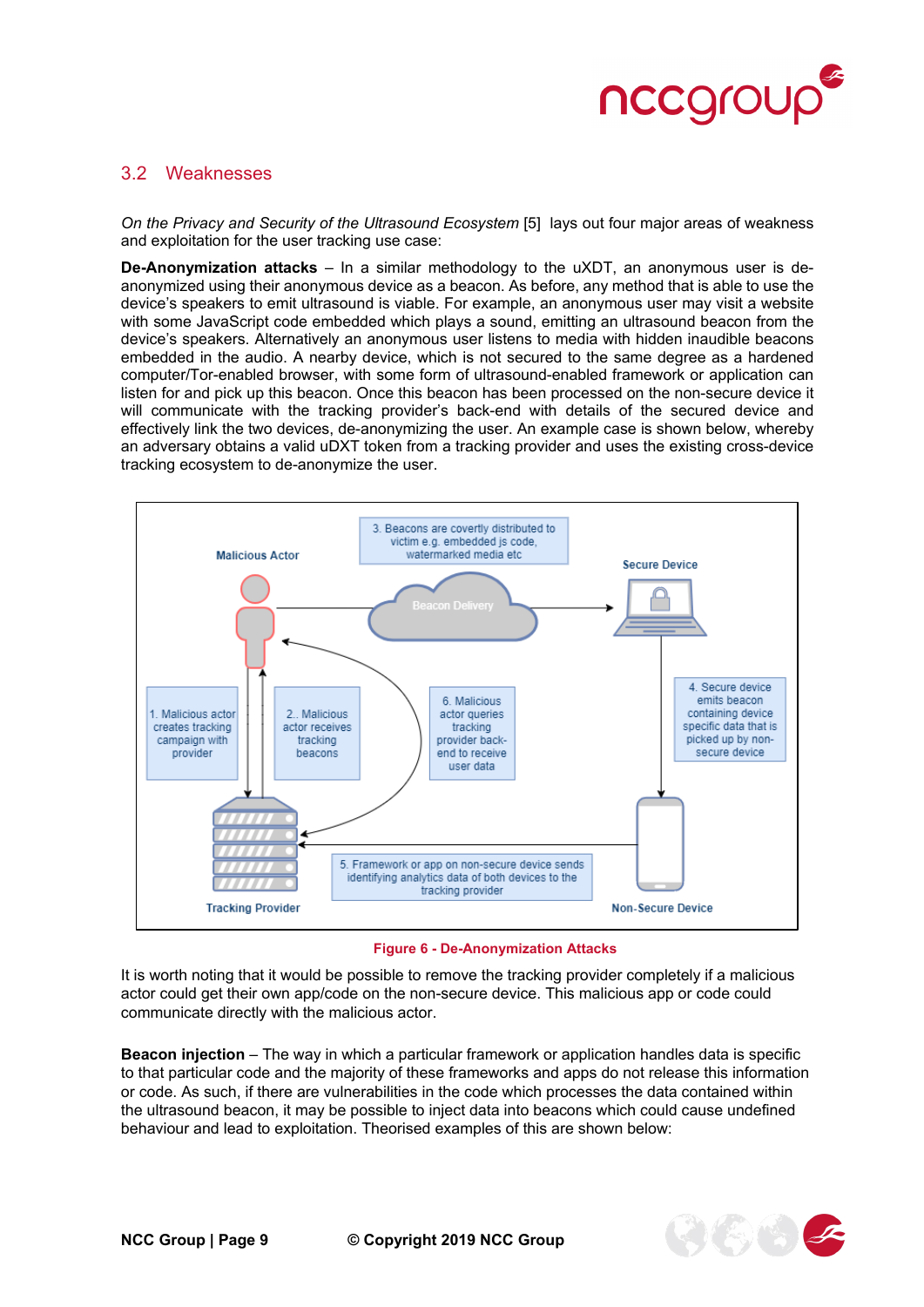

- A beacon contains a URL of an ad for an app to fetch and display to the user. If it was possible to create a valid beacon and enter an arbitrary URL, it may be possible to direct unsuspecting users to a malicious URL.
- A beacon contains commands for an app to execute some kind of command such as ping the tracking provider's backend. If it was possible to create a valid beacon containing malicious code it may be possible to inject commands or code into the application or even the back-end services to which the app talks.

**Information leakage** – The ultrasound enabled application that act as the receivers in this instance often send back user and analytics data to the tracking service provider. An extract from the privacy policy of a popular tracking framework, Shopkick, is shown below. This extract is in relation to the "Non-identifiable information" that Shopkick is allowed to collect;

> When you use the shopkick Program on your mobile phone, computer, or other device(s), our servers may record non-personally identifiable information—information that cannot identify you by itself ("Non-Personally Identifiable Information") such as: (i) information your device sends or transmits, including your device type, your device ID number (for example, your UDID), user settings, and your geographic location (if you consent) ("Device Information"); (ii) information about your use of the shopkick Program, such as offers viewed and/or used, stores visited, information you entered; (iii) search terms you used, or which referring/exit pages brought you to our page, and date/time information, (iv) demographic information you provide, such as your gender or date of birth, (v) information about or from another content delivery platform; and (vi) information derived from such above information and other sources such as entries and offers viewed on either our website or a third-party website, our social media presence, or other information provided by third parties.

#### **Figure 7 - Extract from Shopkick's Privacy Policy**

As can be seen above, the framework collects a large amount of sensitive information about users. Perhaps most concerning are parts **V)** and **VI)**. These parts reveal that Shopkick collates user information from other platforms and sources in order to make an even more detailed user profile. With any amount of sensitive information, there is always a risk of leakage of this information either in transit or at rest. There have been confirmed cases of this information being leaked in transit within the Silverpush framework. Sensitive information was sent to the back-end services using unencrypted HTTP connections which can be trivially sniffed [5], [6], [7].

**Beacon replay** – Due to a lack of authentication within certain beacon's protocols, it is possible to capture beacons and replay them whenever and wherever you like. This could be exploited if a particular beacon is associated with a malicious ad campaign. A malicious user captures this beacon, then goes into a say a coffee shop, and replays this. All enabled receivers will acknowledge this beacon reception with the tracking provider's backend will be served target ads. These ads will likely have some revenue associated with them and hence the malicious user gets revenue from the malicious ad campaign. Additionally, this hosted ad campaign could push malicious ads to the user.

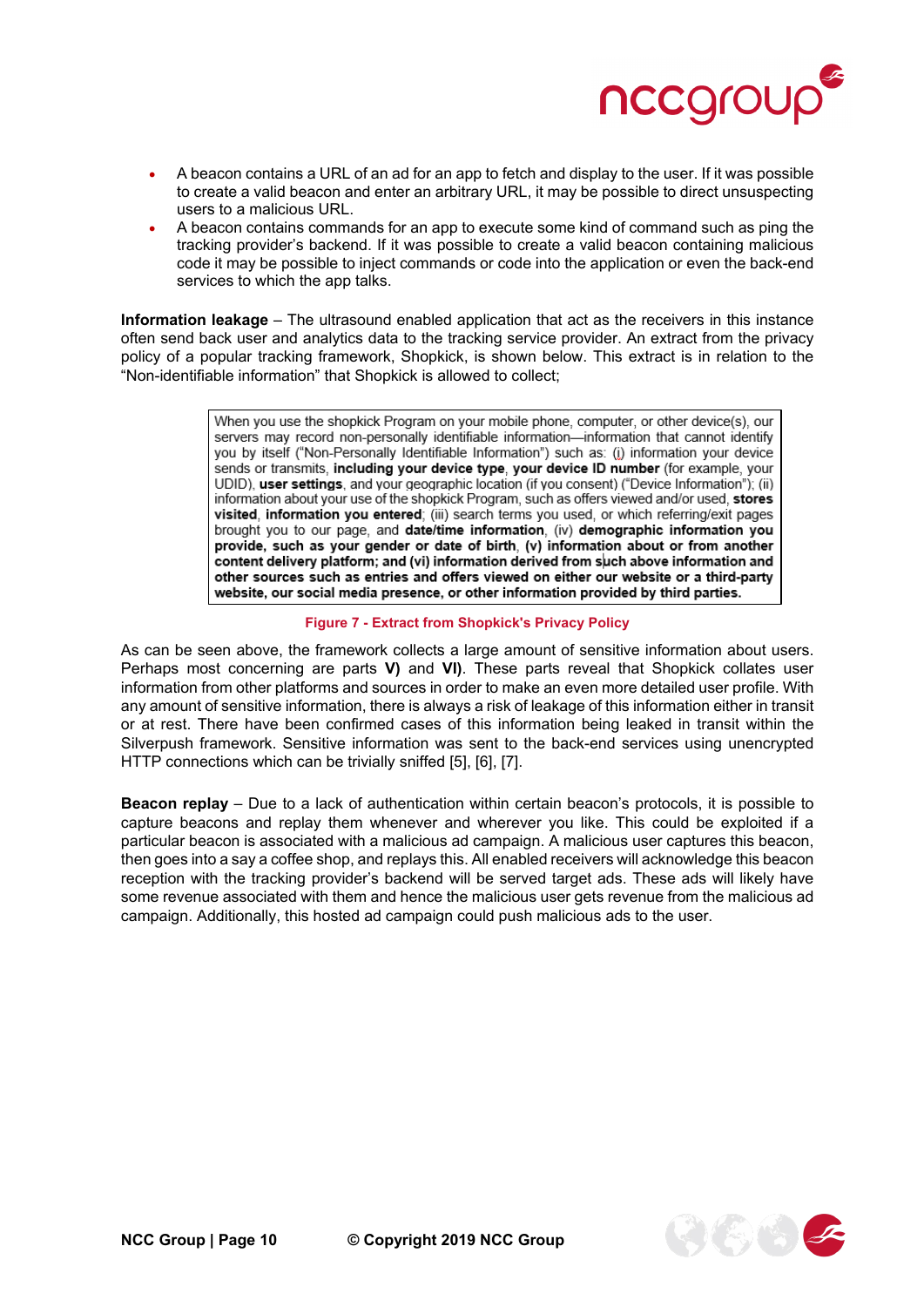

### <span id="page-10-0"></span>**4 Data Communications**

#### <span id="page-10-1"></span>4.1 Overview

Due to the low bandwidth and noise susceptibility, traditionally, ultrasound has not been used as a traditional communications channel. However, ultrasound is becoming increasingly used as a cheap and easy to use alternative to traditional communications protocols such and Wi-Fi or Bluetooth.

There are a number of limitations on the use of ultrasound as a communications channel. Firstly the range of communication is a serious limiting factor. Due to the nature of sound waves they do not travel well over large distances. Attenuation reduces the signal power dramatically in air over larger distances. Additionally sound waves cannot penetrate surfaces in the same way that radio waves can, further reducing the range of ultrasound communication. Secondly, due to the low carrier frequency (~21kHz), upper limits of the hardware (~24kHz) and the lower limit due to the audible frequency range (~18kHz) the usable bandwidth is relatively low. This reduces the capacity of the channel. Another challenge is noise. In modern day environments, there is a large amount of noise from a variety of sources. For example, electronic devices often emit sounds in the ultrasound and near ultrasound range. These noise sources interfere with any ultrasound based communications channels in the vicinity causing data to be lost, rendering the communication useless. The final limitation is the sampling rate of the hardware involved. Sampling theorem dictates that in order to accurately represent an analogue signal from a digital source the sample rate must be at least twice the highest frequency in the signal to be reproduced. As the sample rate of electronic devices is usually fixed at 44-48kHz, the upper frequency limit for both the recording and emission of near ultrasound is 22- 24kHz. Certain devices may not have a high enough sample rate in order to accurately reproduce these signals.

Despite the limitations of ultrasound as a communications channel, there are a number of existing frameworks and applications that have been developed for this purpose. The four of the most popular are Chirip.io, Copsonic, Lisnr and Google Nearby. Each has their own proprietary communications protocol and further research is needed to look into these protocols in order to understand how they work and if any vulnerabilities exist. This is further complicated by the fact that, thus far, these solutions have employed a security through obscurity approach and detailed technical details are sparse. However, it is possible to derive details from technical documentation and other sources. A technical summary of different data communications over ultrasound technologies is shown below:

| Framework                    | <b>Communications</b><br><b>Protocol</b>                  | <b>Frequency</b><br>Range        | <b>Data Rate</b>                                    | <b>Security /</b><br><b>Authentication</b>     |
|------------------------------|-----------------------------------------------------------|----------------------------------|-----------------------------------------------------|------------------------------------------------|
| Chirp                        | <b>FSK</b>                                                | 18.25-20kHz                      | Up to 1kbps                                         | No authentication<br>or security by<br>default |
| Copsonic                     | Proprietary Protocol -<br>"Not DTMF, nor PSK,<br>nor FSK" | Unknown -<br>Likely 18-<br>20kHz | Up to 15kbps<br>(When using full<br>audio spectrum) | Unknown -<br>Proprietary<br>Protocol           |
| Lisnr                        | <b>FSK</b>                                                | 18.75-19.2<br>kHz                | Up to 1kbps                                         | Optional<br>encryption                         |
| Google<br>Nearby<br>Messages | FSK with DSSS                                             | 18.5-20.5khz                     | Unknown                                             | No Authentication<br>or security               |

After investigation of these existing near ultrasound communications frameworks and applications, the

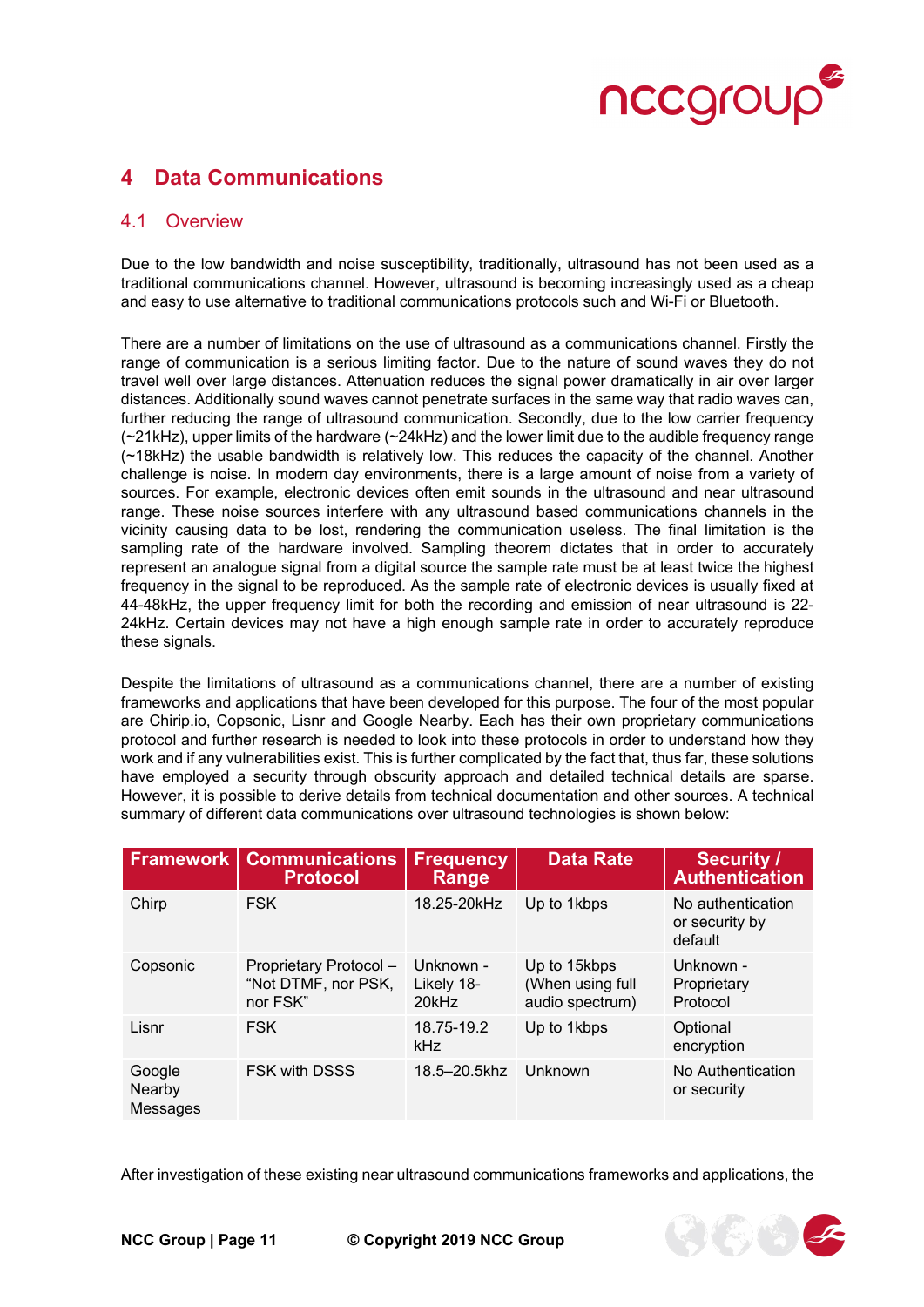

following general characteristics were identified (Note that this is not necessarily true for all frameworks and applications):

- **18 kHz– 21kHz** This frequency range is above the audible frequency range and below the upper limit imposed by hardware sample rates, giving an effective bandwidth of 4kHz.
- **Frequency Shift Keying (FSK) modulation** This simple modulation is chosen due to its resistance to noise. In general, other modulation schemes rely on changes in amplitude or phase of a carrier and ultrasound communications channels are not well suited to ultrasound communications channels due to their noise and other attenuating factors. A number of distinct frequencies within a range are chosen, with a given frequency representing a symbol. Each symbol corresponds to a selection of bits. In this way, data is sent over the air from an emitter to a receiver. A visual representation of this is shown below. This frame was captured when data was sent using the Chirp.io framework. As can be seen, there are distinct frequencies that are transmitted at a set interval or period.



Frequency (Hz)

**Figure 8 - Captured Chirp Frame**

• **Modest bitrate** – The majority of solutions and products that were investigated had low effective bitrates. Whilst some vendors advertise bitrates of 1kbps or higher, these are only achievable in specialized conditions or when using higher bandwidths, stretching into

**NCC Group | Page 12 © Copyright 2019 NCC Group**

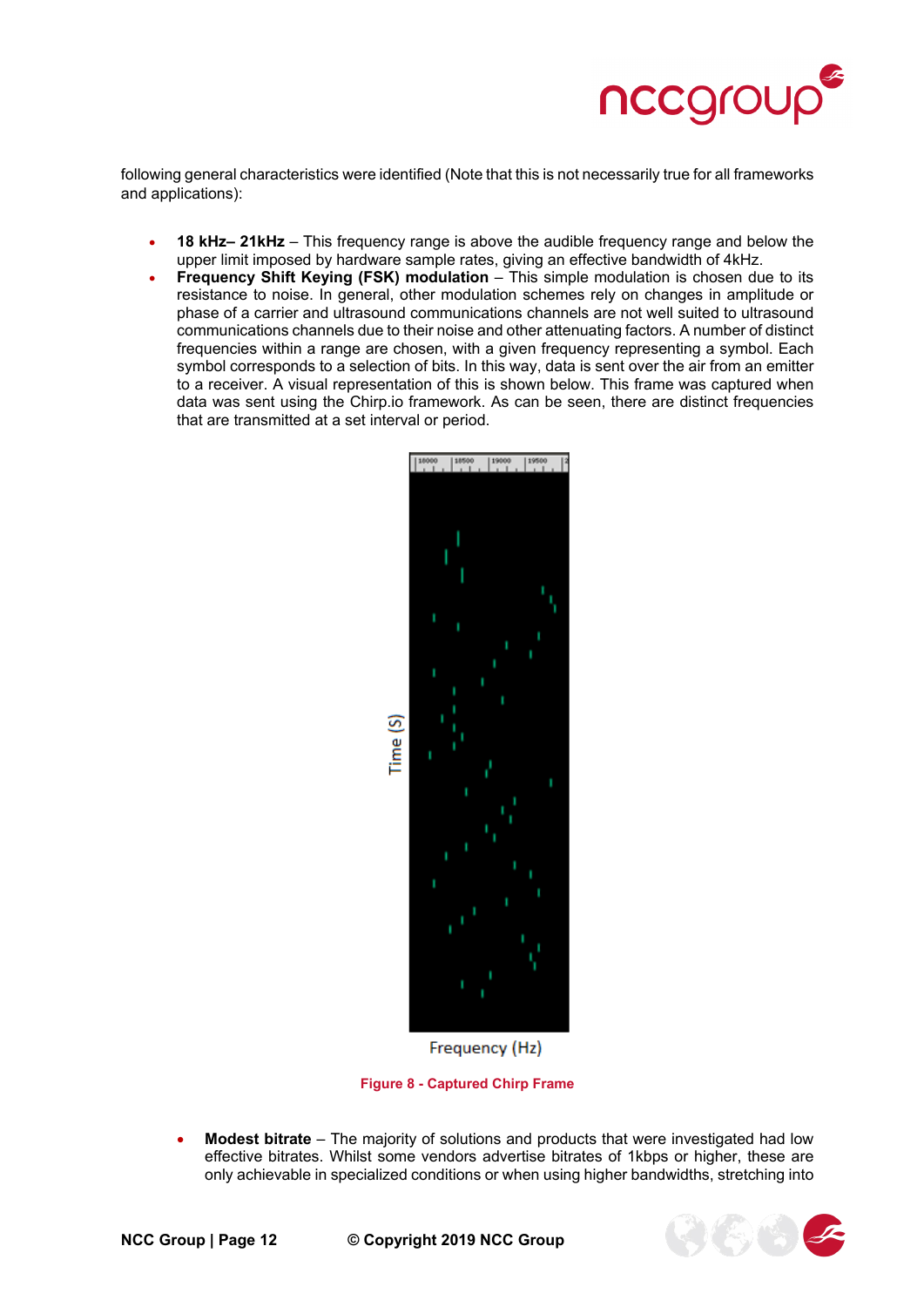

the audible frequency range. In reality, once adequate error correction and other required redundancy is added, the bitrate is much lower. For example, Chirp's ultrasonic framework has an effective bitrate of around 16bps.

• **Error Resilience** – Due to the high levels of attenuation and vulnerability to noise, robust error correction is used to reduce the effect of errors introduced in transmission. Simple error detection would not suffice in this instance as duplex communication is not common and so the receiver cannot trigger a retransmission. Forward error correction adds redundancy to the transmitted data frame, enabling the receiver to 'reconstruct' frames, which contain errors.

#### <span id="page-12-0"></span>4.2 Weaknesses

There are a number of weaknesses associated with the use of ultrasound as a communications channel.

Due to the very localised nature of ultrasound and the simplicity of hardware, it would be easy to create a localised jammer. This would only require a simple speaker or audio source to effectively block all ultrasound communications within a room or small area. As the ultrasound channel is highly susceptible to noise, a jammer of this nature would likely cause widespread denial of service conditions.

As is also the case with IoT there is an element of manufacturer complacency when considering the security of ultrasound communication products. Manufacturers of ultrasound communications technologies seem to rely on the localised nature of ultrasound to offer a layer of security. An attacker needs to be in close proximity to devices in order interact with them or pick up the ultrasound emissions. In addition to this, manufacturers are currently relying on a security through obscurity approach, very few companies release detailed information about how their products work, and the security measures in place, on the assumption that their technologies cannot be reverse engineered. Both these assumptions are dangerous and, with enough time and effort, an attacker can reverse engineer the technology and overcome range issues, for example, by using relay attack. Indeed, there are examples of attempts to reverse engineer Google Nearby [9] and Chirp.io [10] in the public domain.

Due to the focus on low cost and very short time to market of ultrasound solutions, it seems that security is often added as an afterthought, or not at all. In addition to this, the low bandwidth of the channel means that overheads for authentication and encryption may be considered too high and these important security features may be left out of the finished product. This puts devices at risk of Man-in-the-Middle (MitM) attacks, replay attacks and sniffing of sensitive information. It should be noted that some companies (CopSonic, Lisnr, etc.) offer "Secure" solutions for P2P payments, remote authentication and data transfer. However, as explained above, these projects are closed source, and details are sparse. Further work needs to be done to evaluate how secure these solutions actually are.

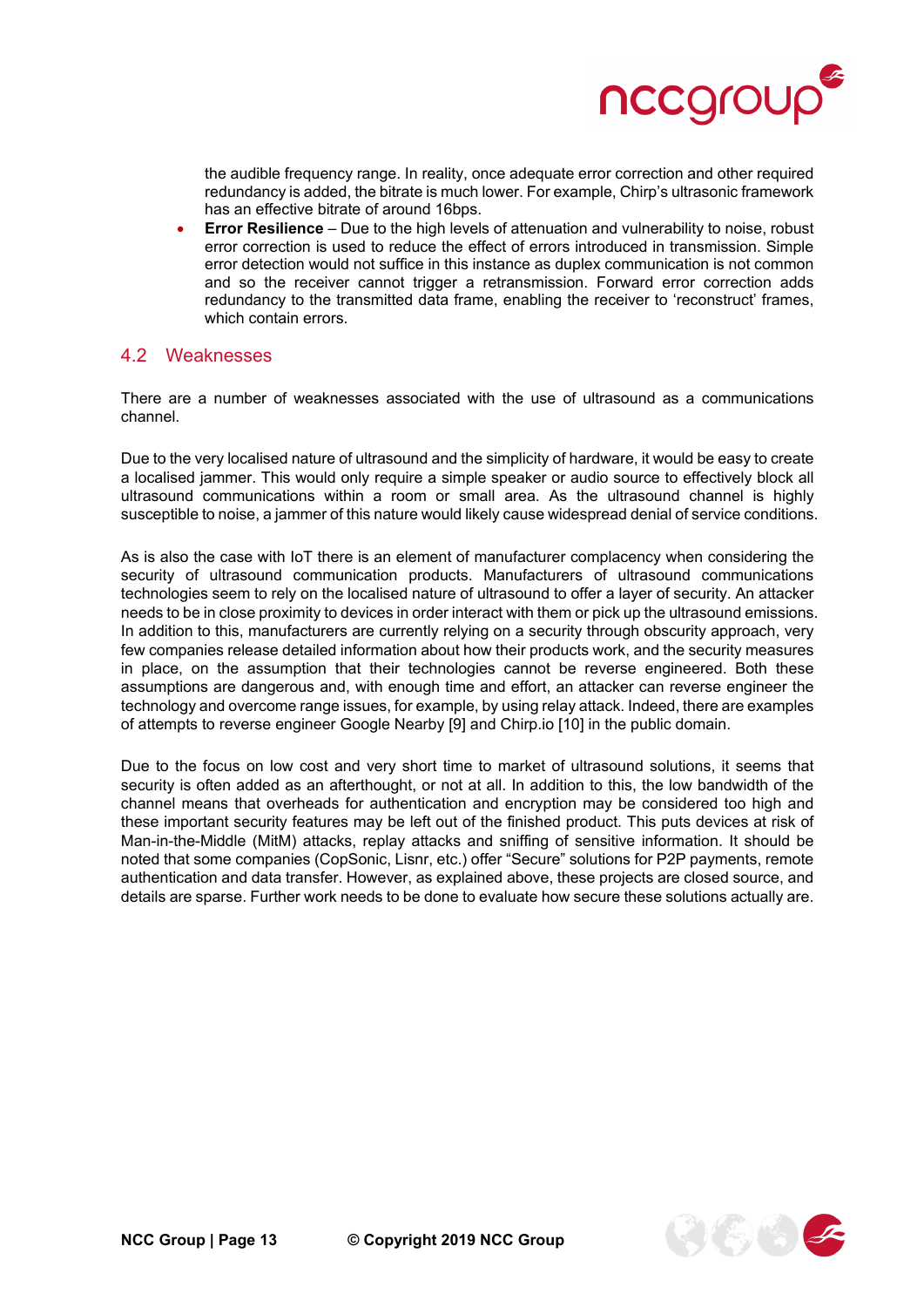

### <span id="page-13-0"></span>**5 Data Exfiltration (Covert Communications)**

There have been numerous cases of acoustic side channels being used for data exfiltration in novel research. This research leverages the fact that nowadays, although secure devices are likely to have network and external connectivity removed, a large number of modern devices have integrated speakers/microphones or peripheral devices capable of making acoustic sounds (HDD [11], fans [12] etc.). The majority of these papers envisage a scenario where an attacker is attempting to exfiltrate data from a secure, air-gapped computer using acoustic side channels. Whilst the focus of this research has been ultrasound, other acoustic channels will act in the same manner and face the same challenges.

There are a number of limitations to using ultrasound as a side channel for data exfiltration, firstly, as has been explained previously, ultrasound is very localised and doesn't travel well over longer distances or through objects such as walls. As a result, an attacker would have to be in close proximity to the target. If the target is physically isolated this may not be possible. Secondly, the channel capacity of an ultrasound communications channel is small. As stated earlier, the average bitrate that was found when evaluating existing products and research was around 50bps. Whilst this is not a problem for a small amount of data (A 2048-bit RSA key could be extracted in around 40 seconds), it is unlikely that large files could be extracted reliably. An additional complication with large files is the likelihood of errors in transmission. As with all cases of attacking secure, isolated devices, the biggest problem is likely to be the initial infection or initial access to the device. A secure device is likely to be segregated from any networks and stored securely, away from public view, making it hard to access. This isolation also means that communication with any kind of Command and Control (C&C) infrastructure would be extremely limited. This would make the management and exfiltration aspect of any successful infection difficult to manage. However, a dedicated attacker could overcome this problem given enough time and effort, an example of this is Stuxnet, which infected air gapped machines through infected USB sticks. The final issue is that the target devices may not have the required hardware, a speaker or microphone, attached. This could limit exfiltration to one-way communication or restrict it completely.

There have been a number of papers that have sought to overcome these limitations with novel techniques, the two most comprehensive are *MOSQUITO: Covert Ultrasonic Transmissions between Two Air-Gapped Computers using Speaker-to-Speaker Communication* [2] and *On Covert Acoustical Mesh Networks in Air* [13]. In these papers, both develop bespoke communications protocols to overcome the limitations above. *On Covert Acoustical Mesh Networks in Air* adapts an underwater communications protocol, GUWAL (Generic Underwater Application Language), to attempt to improve the error resilience, and therefore the range of communications. This paper envisions a mesh network of infected devices; much like UxDT discussed in Section [3.1,](#page-6-1) and employs the use of GUWMANET (Gossiping in Underwater Mobile Adhoc NETworks) at the network layer to enable mesh networking. By using a mesh network the exfiltration of data the range, speed and resilience of the extraction can be maximised. Additionally this paper envisions an "End device" which is part of the mesh network, and is connected to the internet, allowing for external C&C.

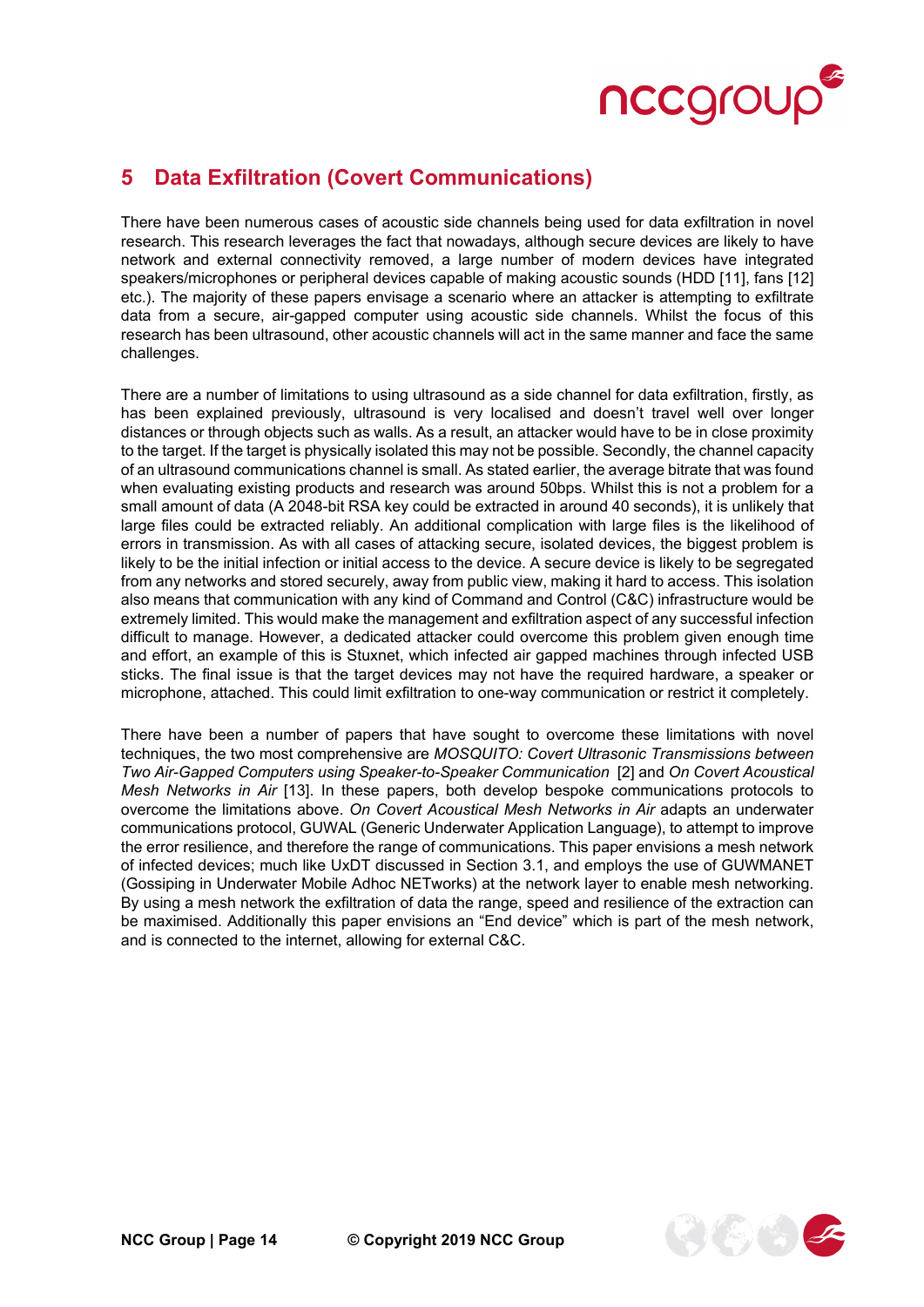



**Figure 9 - Diagram of Acoustic Mesh Network**

*MOSQUITO: Covert Ultrasonic Transmissions between Two Air-Gapped Computers using Speakerto-Speaker Communication* also outlines the development of a bespoke communications protocol, but it goes further and details the requirements of malware that would be used for this purpose. In particular, they discuss how malware could overcome limitations of hardware by, for example, repurposing audio jacks and using an inefficient yet viable speaker to speaker communications channel.

The majority of work in this areas of research is heavily theoretical or requires specialised conditions to be considered a viable means of data exfiltration. The time and effort required to create viable ultrasound data exfiltration methodology means that this is only a real concern to nation states or very high value targets. The specialised requirements of proximity, initial access and autonomous operation mean that it is simply not worth the effort for attacker to target anything other than the most valuable of targets using this method. Besides the contentious, alleged BadBIOS malware discovered by Dragos Ruiu [14], there have been no occurrences of data exfiltration using ultrasound revealed in the public domain but it is difficult to know how widespread this practice is as any potential attackers or targets are likely to be extremely secretive. However, in this whitepaper, ultrasound has been shown as an effective solution for data communication and exfiltration. Therefore, these high value targets should consider this a real risk and have suitable mitigations in place.

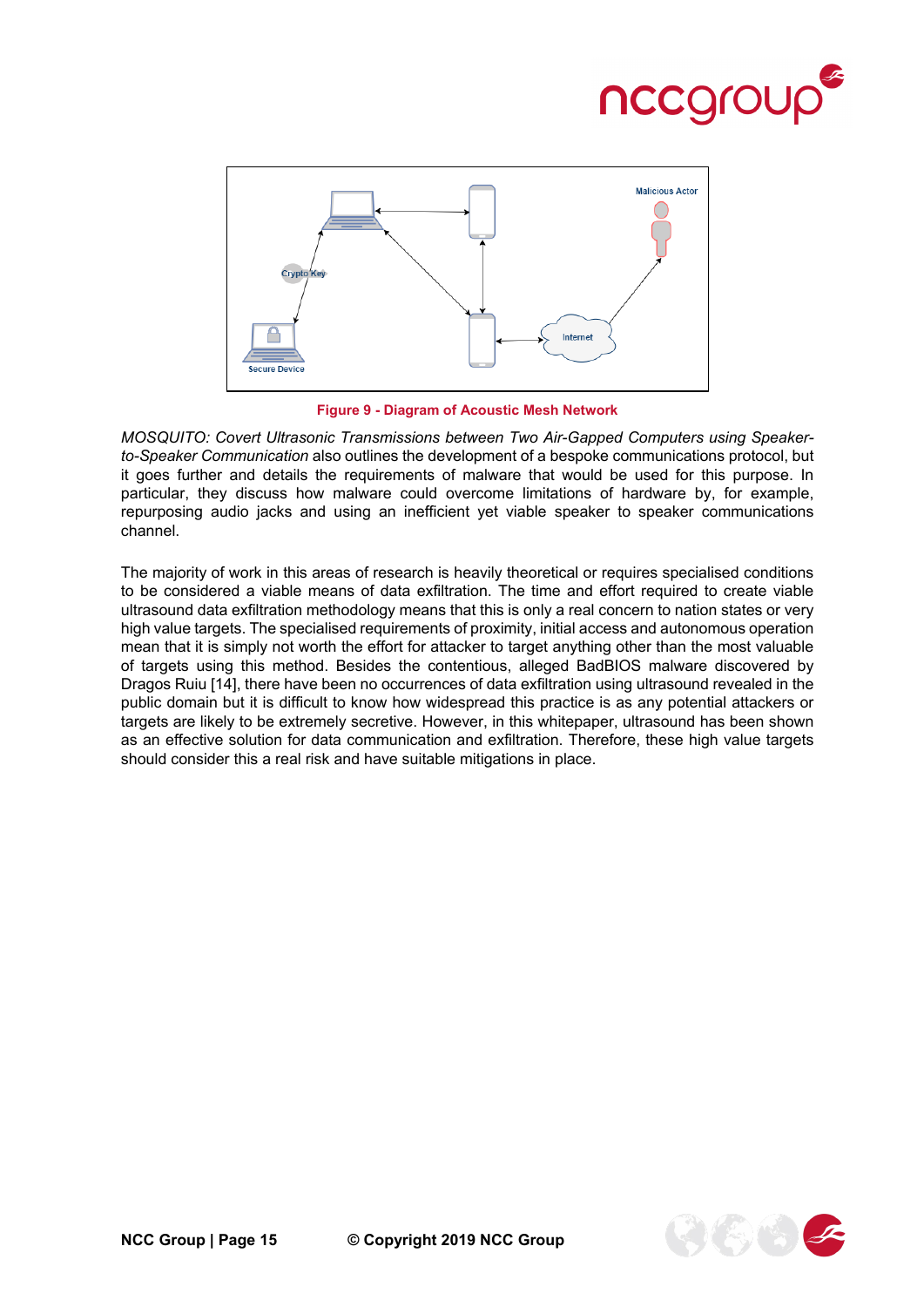

### <span id="page-15-0"></span>**6 Conclusion**

With the growth of IoT, interoperable devices and the current focus on low-cost easy-integration hardware, the use of ultrasound as a communications channel is likely to increase. The rate of increase is dependent upon a number of factors. *Disruptive Analysis'* analysis [15] of generic Data Over Sound (DOS) technologies identifies the following key requirements for mass uptake of DOS as a viable communications channel. Firstly, the adoption relies upon standardisation. Currently DOS are vendor specific and vary greatly between framework and applications, therefore different frameworks and application are not interoperable. An interoperable standard would likely increase the adoption and make sure that technologies adhere to specific security and ethical guidelines. Secondly, technologies should be made open source in order to drive innovation and adoption. Innovation and increased adoptions will, in turn, increase training and skills within the area. Thirdly, in order to see widespread use, DOS needs to be an embedded feature in various platforms, whether this be IoT frameworks or device OS's. Making this technology easily accessible and usable will help encourage developers and manufacturers to consider DOS as a useful tool.

Whilst we are still a way of widespread adoption, there are a variety of use cases that have already emerged for DOS as a communications channel. Some of these are relatively innocuous (i.e. Ultrasound for communication in toys such as Furby) and there is little concern about security in these cases. However, there has been a growth in the use of ultrasound for more sensitive use cases, such as P2P payments or device on-boarding. As the use of DOS increases, the security concerns and requirements will become more important and will have to be realised. However, unfortunately, due to the lack of standardisation and competing technologies, each company's technology will have to be investigated separately.

There are a number of preventative measures that could be used to reduce the risk to users and devices from ultrasound exploitation, through blocking of the communications channel entirely and standardisation.

- **Filtering** As in traditional Digital Signal Processing (DSP), it is possible to filter out certain frequencies of sound in hardware or software. Software would be the easiest method as it would not require and hardware changes to a device. A simple low pass filter, cutting out frequencies above 16kHz would be relatively easy to implement in software, however it is likely that a rooted or jailbroken device would be needed for mobile devices. uBecSec.org have developed android and chrome extensions for this purpose, however this only applies for web browsing and the filtering is not applied at the system level
- **Permissions** Most mobile application have a set list of permissions they require in order to function. In terms of microphone permissions, both iOS and android have blanket microphone permissions which effectively allow an application access to the entire audio spectrum. As a result, any app that requests access to the microphones can listen for near ultrasound frequencies. An effective mitigation would be to develop an ultrasound or inaudible communication permission that would require a user to explicitly allow an application to use the microphone to listen to frequencies above 16kHz. However, the method by which access to frequencies above 16kHz would be blocked is not immediately clear. This could be achieved using the filtering methods as described above.
- **Jammers** A wideband jammer would be easy to implement, all that would be needed is a speaker and some kind of signal generator emitting noise in the 16-24kHz range. This would effectively block all communication/tracking by drowning out the data signal. There are health concerns with this though; near ultrasound frequencies can have negative impacts on a person's health.
- **Scanners/Detectors** Scanners or detectors of near ultrasound frequencies are relatively easy to create and use. The issue with this is that this method only detects the presence of ultrasound, it doesn't stop communication or tracking. A python script that can be used to detect near ultrasound and general purpose receiver can be found on the wiki.
- **Standardisation** Currently all the applications and frameworks use proprietary protocols

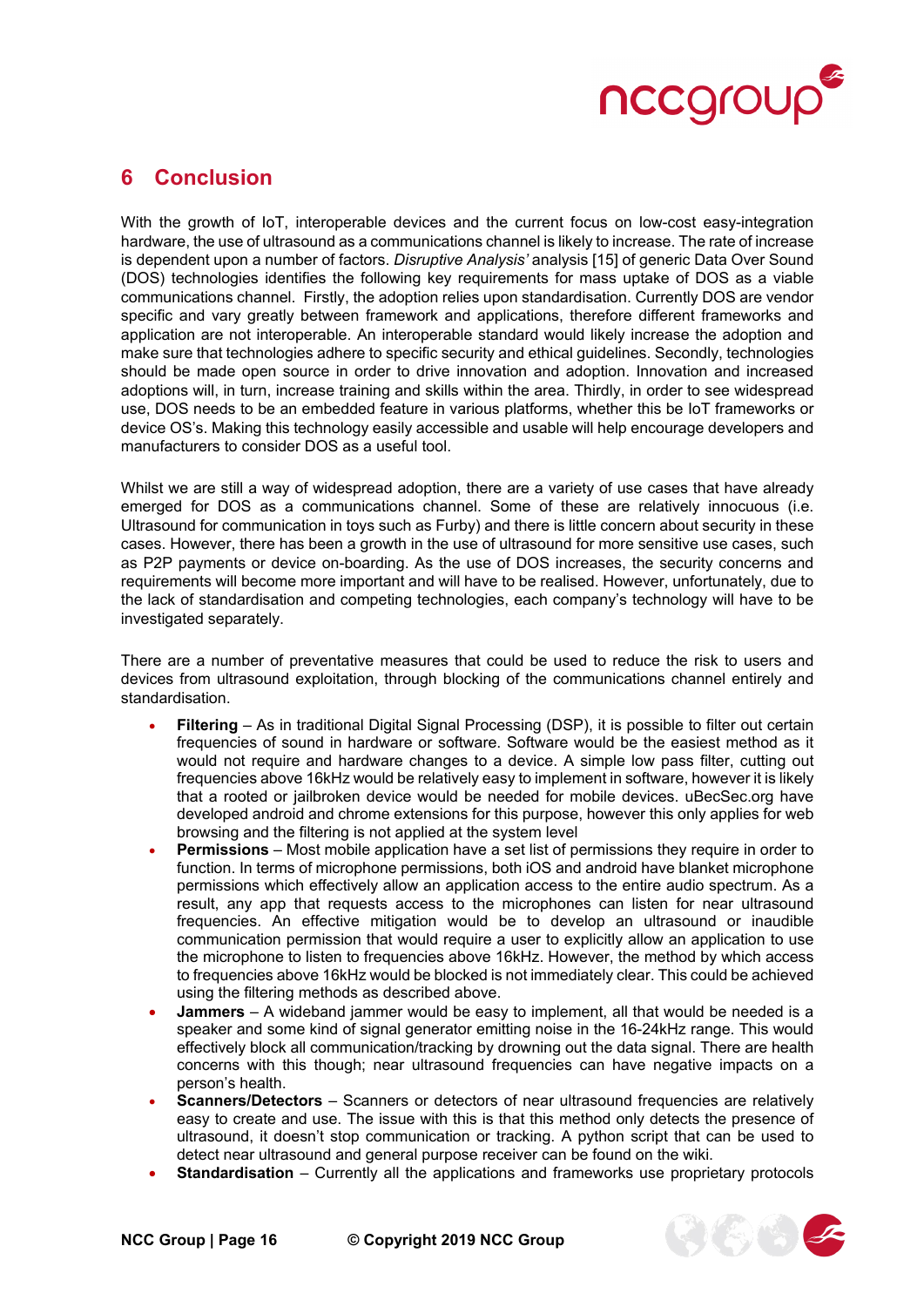

and methods. In addition to this, the majority of these projects are closed source, relying on security through obscurity. Because of this, it is not possible to independently verify their security and there may be security issues present within the applications and frameworks. Through standardisation and open development (Google has attempted to start this with Google Nearby) secure development and validation of the product could be achieved. In addition to this, a standard would ensure that applications and frameworks would behave in an ethical and secure manner.

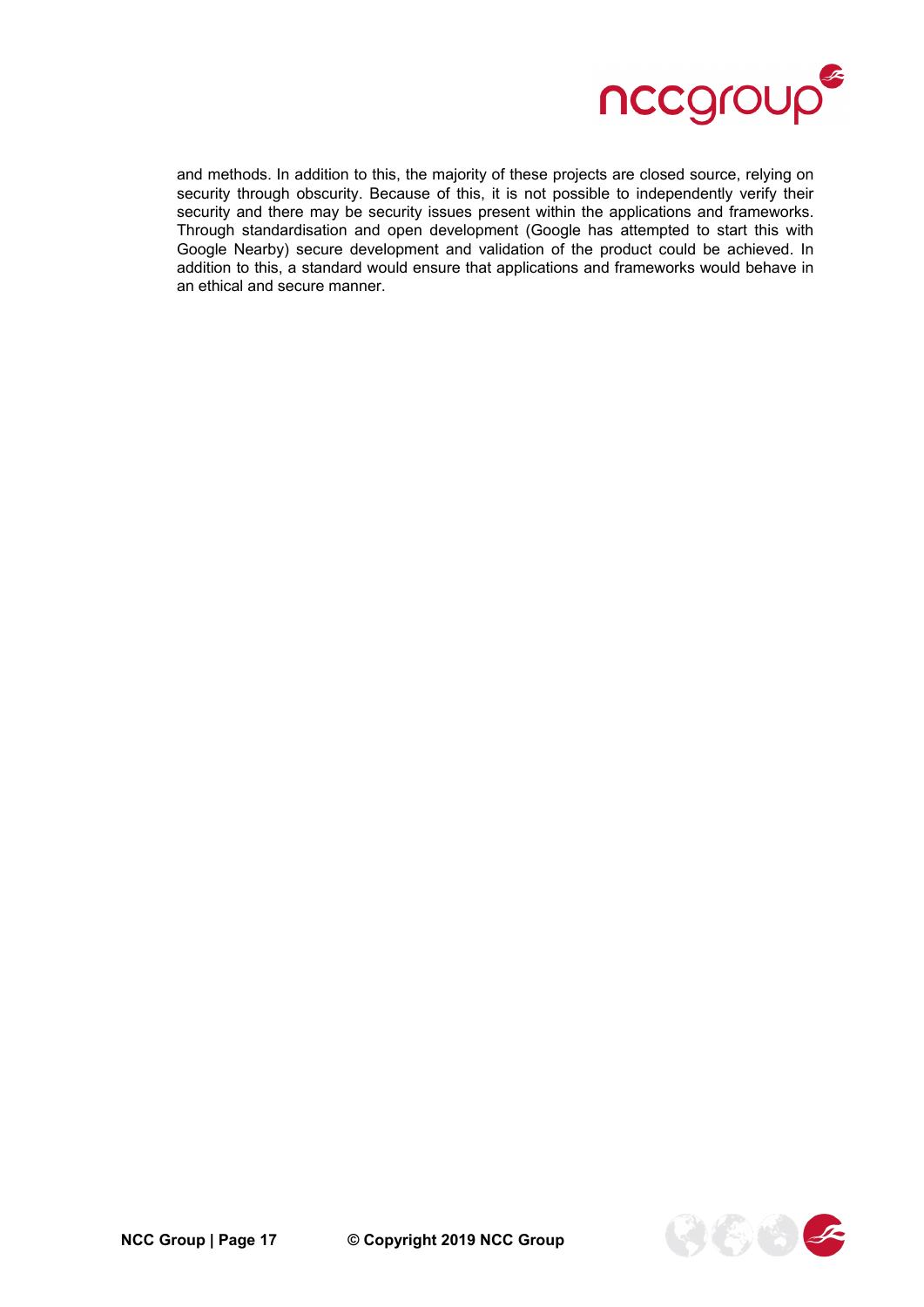

### <span id="page-17-0"></span>**7 Practical Investigation**

#### <span id="page-17-1"></span>7.1 Tools

As the majority of portable electronic devices have built in speakers and microphones there is no requirement for specialised hardware to evaluate, transmit and receive near ultrasound signals. During our research, a number of different software packages were used to create tools to investigate the use of ultrasound as a communications channel. Although a variety of speakers and microphones were used for this research, the majority of work was performed using a laptop's integrated speakers and microphone.

To visualise the ultrasound communications channel, an application such as Baudline or SDRSharp can be used. These software packages take a microphone input and analyse the spectrum in realtime. This is useful for capturing and analysing ultrasound data frames. It is especially useful for analysing unknown ultrasound signals as it allows quick, visual analysis in order to try to deduce signal characteristics such a modulation schemes and operating frequency.

GNURadio is a software defined radio package that can be used to perform signal processing in software. In addition to this, it also has functionality that can be used to encode and decode raw data. As a result, it is an extremely useful tool for creating transmitters and receivers and easily interfaces with any hardware such as microphones or speakers.

The identified use cases and previous research established the general characteristics of an ultrasound communications channel. The proof of concept aimed to mirror these characteristics and was developed to meet the following requirements:

- 18kHz 22kHz range
- Frequency Shift Keying (FSK) modulation
- No more than 50bps
- Basic error correction
- No authentication

A general-purpose transmitter and receiver pair were developed using GNURadio. It is hoped that this will aid the analysis of future near-ultrasound systems by providing an easy to use framework for both transmitting and receiving near-ultrasound. The example below details the development of a 2FSK communications channel in the 18kHz-20kHz frequency range. Input is taken from a text file which is processed, encoded, modulated and sent to the speakers for transmission. At the receiving side, the microphone is used to record audio which is demodulated, decoded and processed. The received characters of the text file are then outputted to a terminal console.

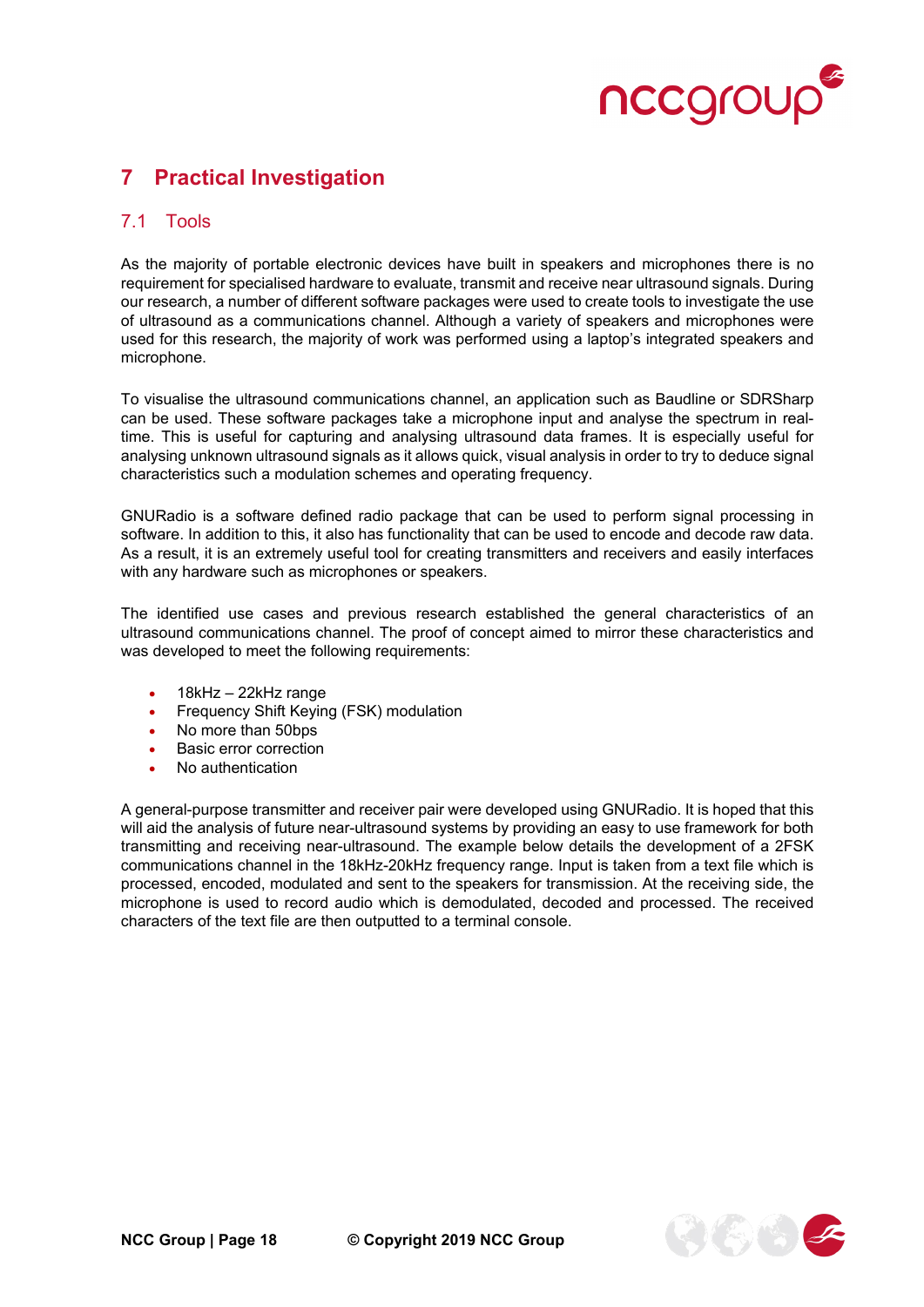

#### <span id="page-18-0"></span>7.2 Transmitter



**Figure 10 - GNURadio Ultrasound Transmitter**

**Source** - The transmitter can have any source you wish, in the example below, a simple text file is set as the source. GNURadio will read in this text file byte by byte.

**Packet Encoder** - These bytes are then fed to a packet encoder. This packet encoder packs up "Payload Length" bytes into a packet and adds a preamble and access code to allow the receiver to sync its clock and correlate the incoming bits so that the payload can be extracted.

**Repack Bits** - The bytes are then repacked, taking the byte output from the encoder and outputting 1s and 0s.

**Chunks to Symbols** - These 1s and 0s are then mapped to their respective symbols which in this case is the frequency corresponding to 1 and 0.

**Repeat** - The repeat block is used to repeat x samples for a single input sample, in this case this is used to set the transmission bitrate.

**Low pass Filter** - This baseband signal is then filtered to get rid of high frequency components.

**VCO** – This filtered signal is passed to a VCO block which maps the amplitude of the input signal, to the frequency of the output signal. This VCO block effectively acts as the FSK modulator.

**Audio Sink** - This FSK modulated signal is then passed to the computers speakers for transmission.

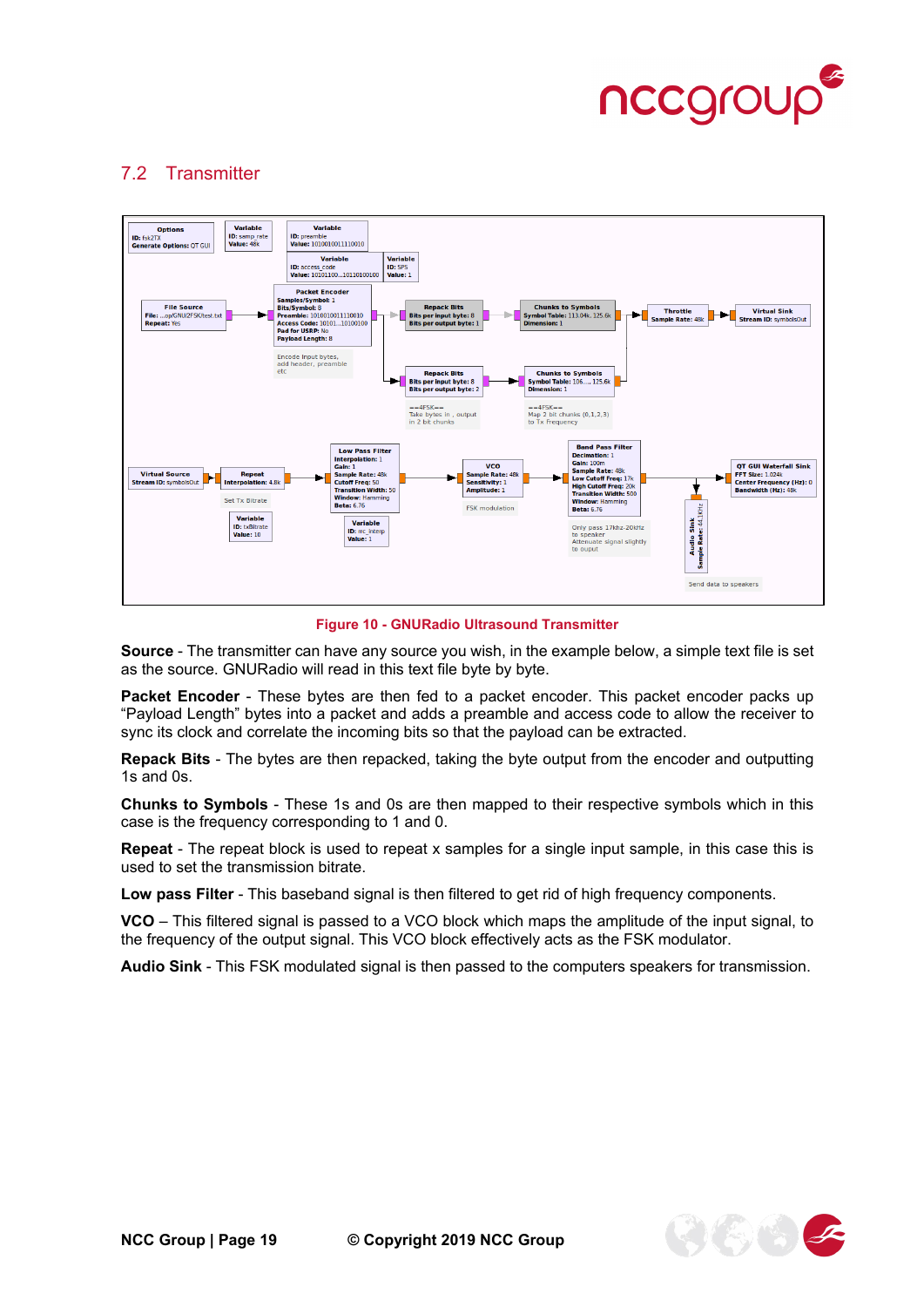

#### <span id="page-19-0"></span>7.3 Receiver



**Figure 11 - GNURadio Ultrasound Receiver**

**Audio Source –** Takes audio input from the microphone.

**Frequency XIating FIR Filter** - The signal is shifted down by 19kHz and passed through a lowpass filter. The down conversion is used to centre the signal so that the symbols (1 and 0) are represented by +1kHz and -1kHz respectively. The low pass filter is used for signal conditioning.

**Rational Resampler –** Reduces the numbers of samples to reduce the computational requirements and improve software performance.

**Quadrature Demod –** Converts the +1kHz and -1kHz bursts from the complex frequency space into one dimensional amplitude. i.e. from +1kHz -1kHz to +1000 and -1000 floats.

**AGC –** Automatic gain control ensures that the -1000 to +1000 values are mapped to -1 to +1 for processing by the symbol sync.

**Symbol Sync –** The output from the AGC consists of many samples which may only represent one bit. For example a bitstream of 1010 at the transmitter side when sampled may look like 111111111000000001111111100000000 depending on the sample rate. This block takes the many samples at the input and tries to lock onto the symbol rate from analysing the samples it is given. Once this has been established it outputs the value of the sample at the middle of each symbol period giving the original 1010.

**Binary Slicer –** The binary slicer makes a binary decision based on the input, if the input is less than 0 a 0 is outputted, if the input is greater than 0 a 1 is outputted. This block effectively outputs the original bits that were transmitted.

**Repack Bits –** This block takes in chunks of 8 bits and converts them to bytes.

**Packed to unpacked –** Convert back to bits with MSB endianness for the packet decoder.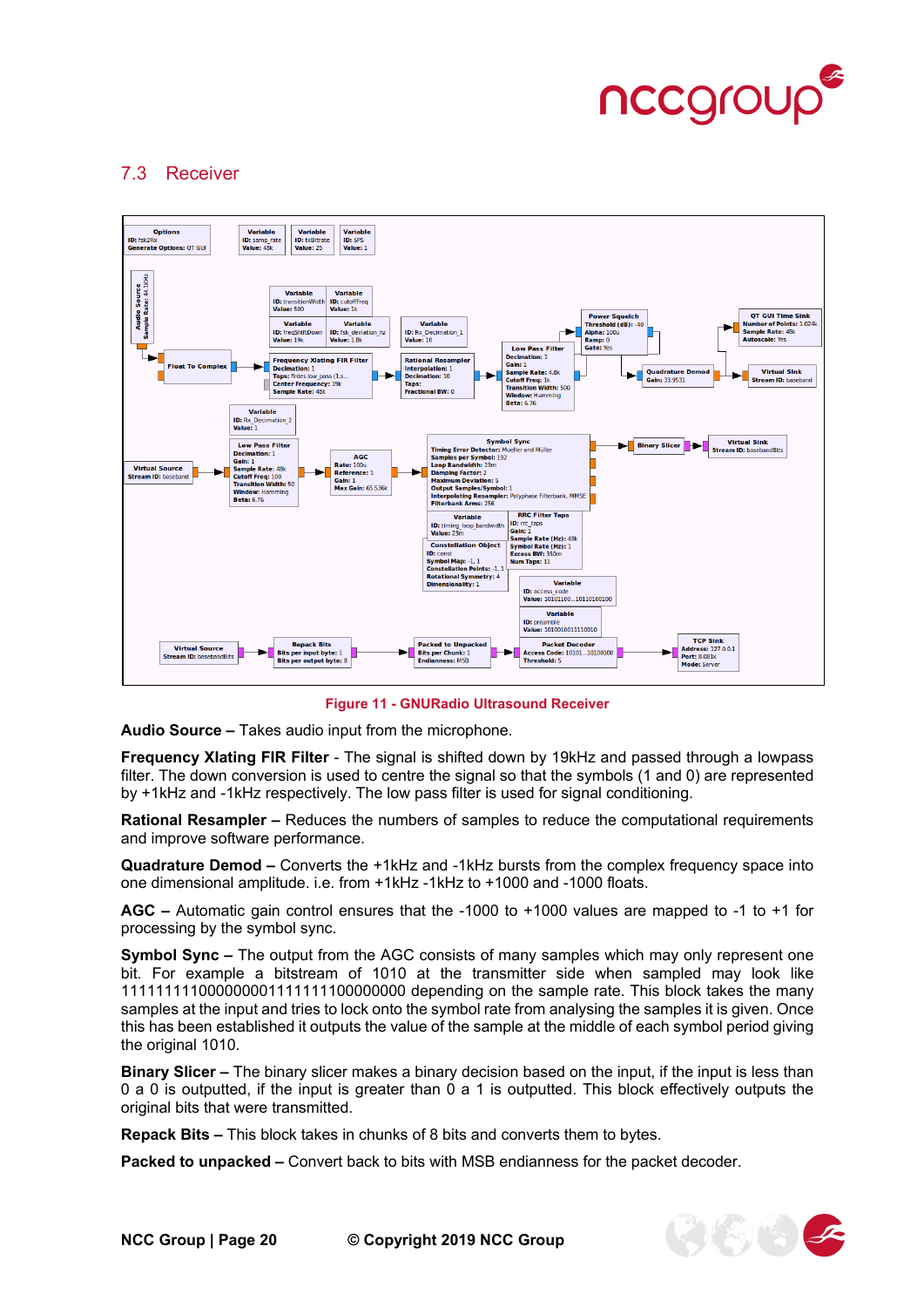

**Packet Decoder –** This block takes the decoded bits as an input and looks for the access code that was added as a header by the packet encoder on the transmitter side. Once it has found this, it can frame the incoming packet and extract the payload. The threshold is used to specify how many errors can be present in the received access code for the packet decoder to assume that it has captured and framed the incoming access code and data. This block outputs the bytes that were originally encoded at the transmitter side. In this case this corresponds to the characters in the text file.

**Sink -** This data can be outputted in any way you want. In this case a TCP sink is used so that it is possible to see the data being received in real time. This TCP sink is accessed using netcat (*nc 127.0.0.1 8001)*



### <span id="page-20-0"></span>7.4 Results

**Figure 12 - Screenshot Showing the Received Modulated Signal and Demodulated Text**

Using the above example it was possible to achieve a data transmission of up to 50bps at a distance of up to two metres. A screenshot showing the received modulated signal and the demodulated and decoded text file is shown above.